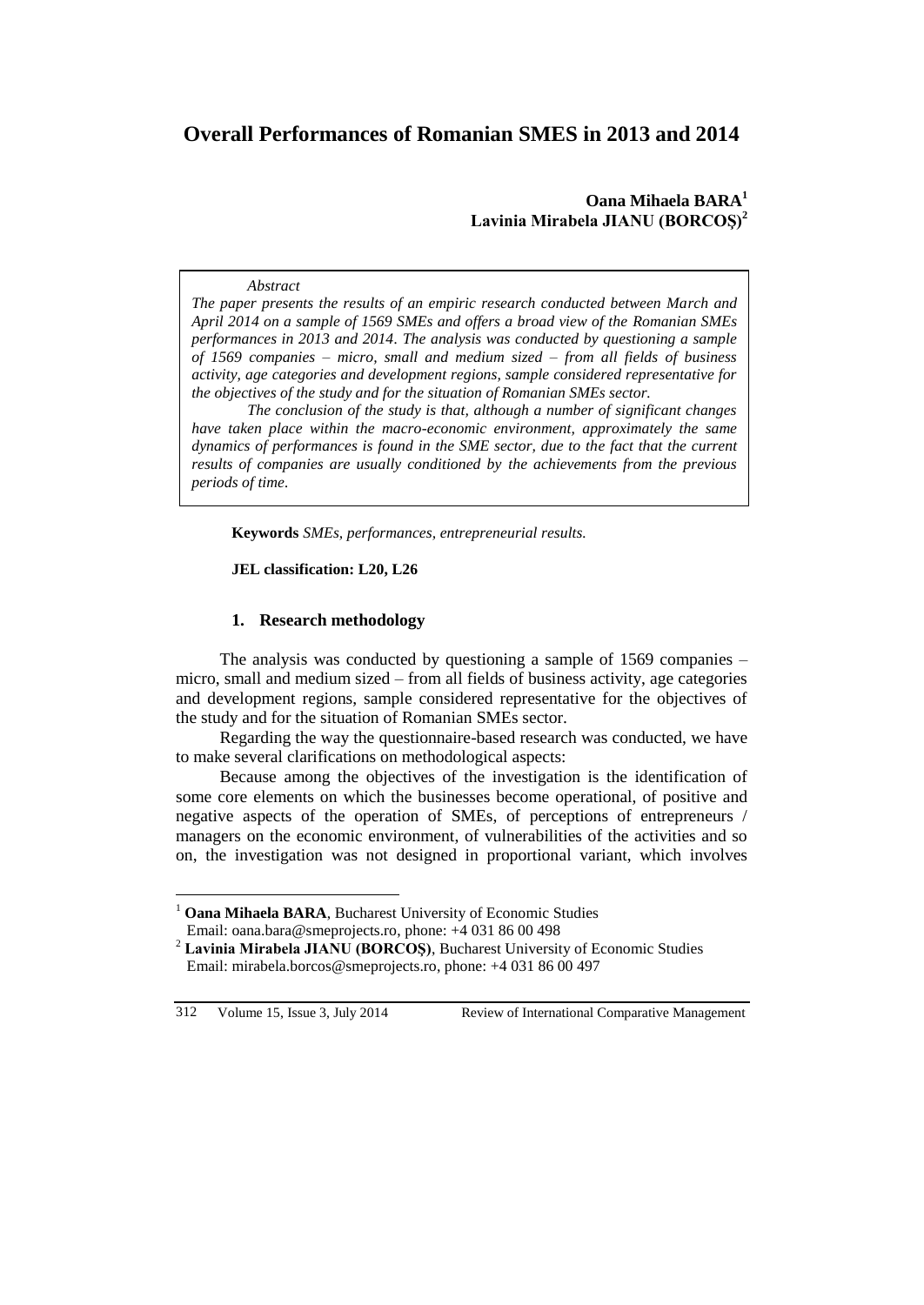copying in the sample of the proportions of typologies from the reference population. Thus, for example, it there have been used the method of proportionate shares would have been selected and sampled about 90% of micro-enterprises, of which about 40% act in the services sector. Such an investigation structure would have had a low degree of relevance, because the behavior of micro-enterprises that operate in services is relatively similar in terms of management, investment and human resources and, instead, there would have been reduced information from NACE activity areas in which operate fewer companies. For this reason it was preferred the option of survey stratified - optimal type, by which was reduced within the sample the weight of homogeneous layers (for example the enterprises which have as activity object services) and in exchange increased the share of heterogeneous layers (for example was supplemented in compensation the layer of companies with industrial activity). This construction method of the sample ensures a better quality of the information and a superior level of knowledge of the realities investigated.

The elements presented above highlight the main features of the investigated sample and it's representativeness for the SMEs sector in Romania.

### **2. Overall SMEs' performances in 2013 compared to 2012**

Regarding the overall performances of enterprises in 2013, as compared to 2012, the research shows that the results have been slightly poorer in 23.26% of the companies, identical in 52.26% of the companies, net inferior in 5.10% of economic agents, better in 17.21% of economic units and net superior in 2.17% of the organizations, fact which reflects a stabilization of Romanian SMEs' performances, while they are still affected by the economic recession from the last years. See Figure 1.



**Figure 1 SMEs structure, subject to economic performance dynamics in 2013, as compared to 2012**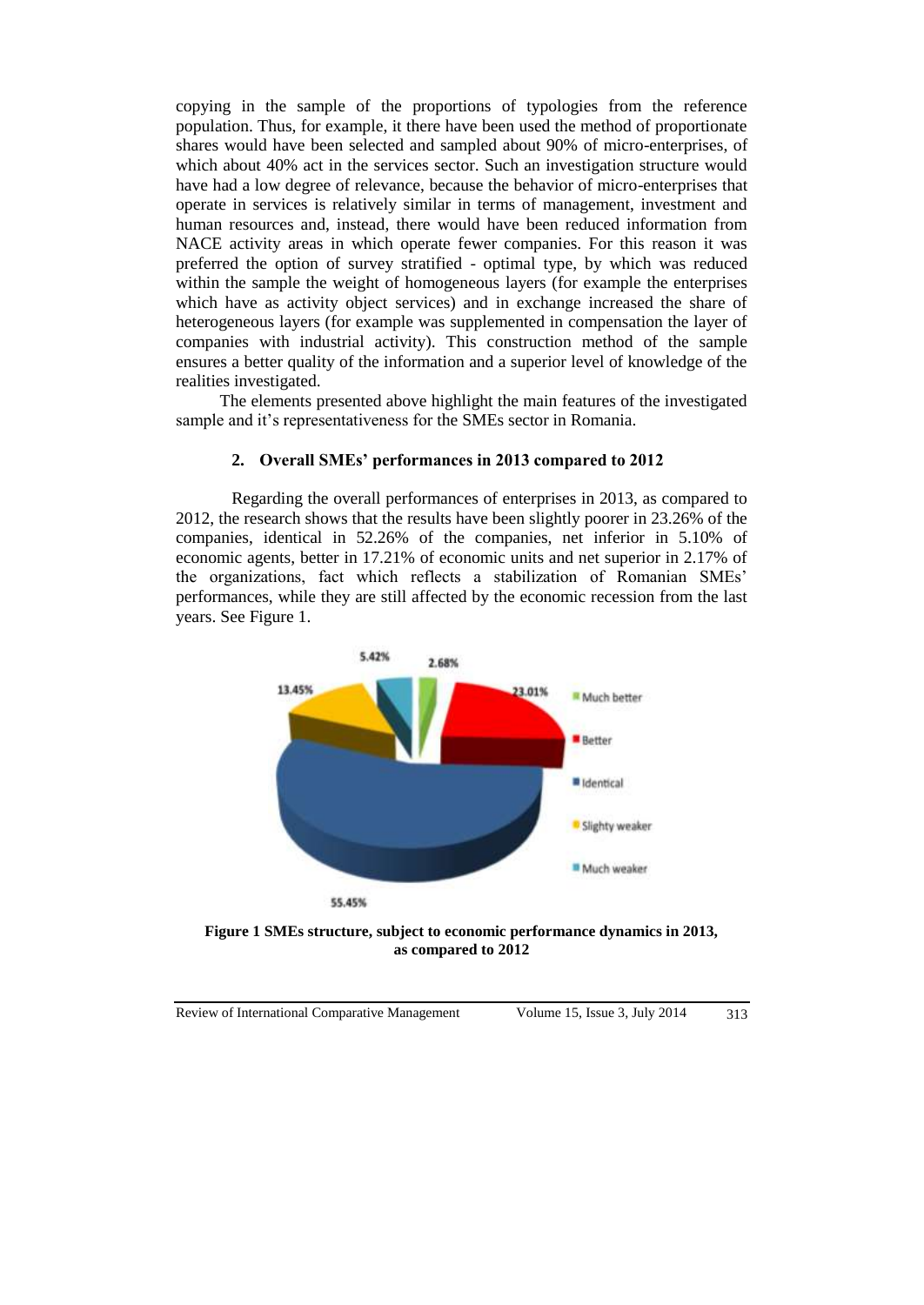Whereas the **regional location of SMEs**, we notice the following more relevant deviations, as compared to the sample average (table 1):

- economic units with net superior performances register the highest percentage in the South-Western Region (7.26%) while in the North – Eastern Region we find no company that performed much better than last year;
- SMEs with better results register a higher percentage in the Western Region (30.00%) and the lowest percentage Central Region (12.03%);
- companies with identical performances are more frequent in the North – Western Region (61.88%) and more seldom met in the North – Eastern Region (46.15%);
- in terms of those enterprises having a slightly poorer performance, the North – Eastern Region holds the highest percentage (26.92%), and the lowest percentage is found in the South-Western Region (16.83%);
- companies with net inferior results are more often met within SMEs from North – Eastern Region (11.54%) and there was none in the Western region.

| No. | <b>SMEs'</b> performances<br>in 2013 as compared<br>to 2012 | <b>SMEs by development regions</b> |                |              |                                                  |          |                |                                                  |                            |
|-----|-------------------------------------------------------------|------------------------------------|----------------|--------------|--------------------------------------------------|----------|----------------|--------------------------------------------------|----------------------------|
|     |                                                             | North-<br>East                     | South-<br>East | <b>South</b> | South-<br>West                                   | West     | North-<br>West | <b>Center</b>                                    | <b>Bucharest</b><br>-Ilfov |
| 1.  | Much better                                                 | $0.00\%$                           | 1.03%          | 1.22%        | 7.26%                                            | $0.00\%$ | 1.10%          | 0.63%                                            | 0.91%                      |
| 2.  | <b>Better</b>                                               |                                    |                |              | 15.38% 17.53% 19.88% 25.41% 30.00% 12.71% 12.03% |          |                |                                                  | 13.15%                     |
| 3.  | <b>Identical</b>                                            |                                    |                |              |                                                  |          |                | 46.15% 53.61% 46.48% 46.53% 50.00% 61.88% 58.86% | 54.65%                     |
| 4.  | <b>Slightly poorer</b>                                      |                                    |                |              | 26.92% 22.68% 24.16% 16.83% 20.00% 23.20% 25.95% |          |                |                                                  | 25.85%                     |
| 5.  | Much poorer                                                 | 11.54%                             | 5.15%          | 8.26%        | 3.96%                                            | $0.00\%$ | 1.10%          | 2.53%                                            | 5.44%                      |

## **Table 1. SMEs' performance differentiation in 2013 as compared to 2012, as per development regions**

The classification of **companies, as per classes of size** (table 2), points out the fact that the percentage of SMEs having much better results increases along with the said enterprises' size, fact which is explained by the existence of a correlation between the size of economic agents and their capacity to face the recession on a short-to-average term. Micro-enterprises register higher percentages between the companies having a slightly poorer performance (24.66%) and medium sized enterprises register the highest percentages of SMEs with identical (56.52%) and much better performances (5.80%).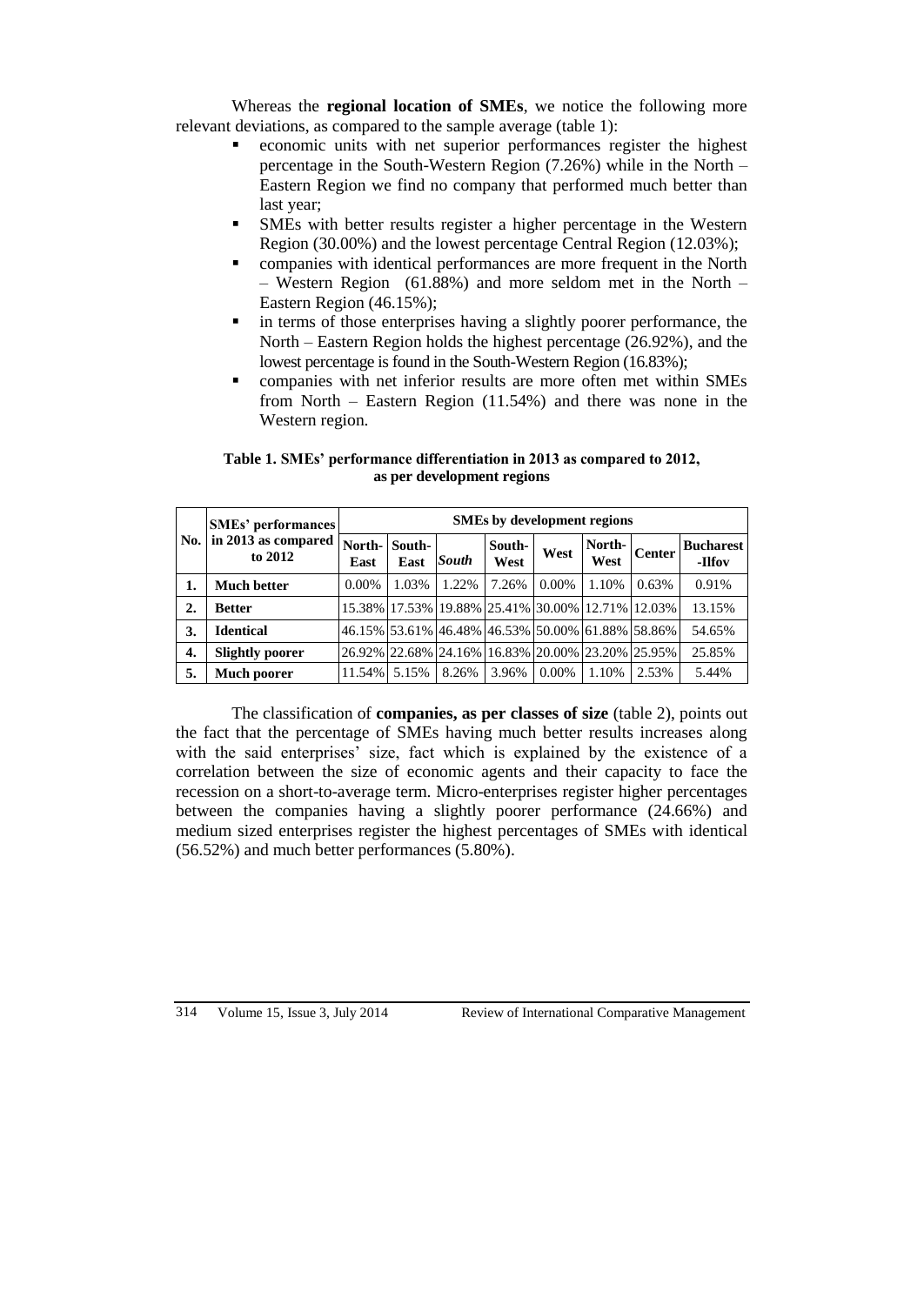|     |                                                                      | <b>SMEs Size</b> |        |        |  |  |  |
|-----|----------------------------------------------------------------------|------------------|--------|--------|--|--|--|
| No. | <b>SMEs</b><br><b>Performances in</b><br>2013 as compared<br>to 2012 | Micro            | Small  | Medium |  |  |  |
| 1.  | <b>Much better</b>                                                   | 1.69%            | 3.47%  | 5.80%  |  |  |  |
| 2.  | <b>Better</b>                                                        | 14.99%           | 27.03% | 20.29% |  |  |  |
| 3.  | <b>Identical</b>                                                     | 53.59%           | 44.79% | 56.52% |  |  |  |
| 4.  | <b>Slightly poorer</b>                                               | 24.66%           | 19.69% | 11.59% |  |  |  |
| 5.  | <b>Much poorer</b>                                                   | 5.08%            | 5.02%  | 5.80%  |  |  |  |

**Table 2. Differentiation of performances in 2013 as compared to 2012, by size**

Comparing the economic performances, subject to the **field of activity** of SMEs (table 3), on find the following aspects:

- companies from the construction sector hold the lowest percentage of enterprises with much better (1.49%) and better performances (14.93%), these organizations having though the most significant percentage among those with identical performance (59.70%);
- companies activating in the transportation sector register a higher percentage of economic agents with better performances (25.58%);
- enterprises from the industry field stand out through the highest percentage of companieswith much better performances in 2013, as compared to 2012 (2.86%), while services firms hold a major percentage of net inferior performances (5.98%);
- the highest percentage of economic agents holding much poorer performances was registered among enterprises in the industry field (6.03%), while the SMEs activating in the trade sector represent a higher percentage of companies with slightly poorer performances  $(26.53\%)$ .

|                  | <b>SMEs</b> performances<br>in 2013 as compared<br>to 2012 | <b>SMEs per fields of activity</b> |                              |        |                                                    |        |        |  |
|------------------|------------------------------------------------------------|------------------------------------|------------------------------|--------|----------------------------------------------------|--------|--------|--|
| No.              |                                                            |                                    | <b>Industry Construction</b> |        | <b>Trade   Transportation   Tourism   Services</b> |        |        |  |
| 1.               | <b>Much better</b>                                         | 2.86%                              | 1.49%                        | 2.04%  | 2.33%                                              | 2.78%  | 1.93%  |  |
| $\overline{2}$ . | <b>Better</b>                                              | 20.00%                             | 14.93%                       | 15.77% | 25.58%                                             | 19.44% | 16.52% |  |
| 3.               | <b>Identical</b>                                           | 52.06%                             | 59.70%                       | 51.95% | 44.19%                                             | 52.78% | 52.37% |  |
| 4.               | <b>Slightly poorer</b>                                     | 19.05%                             | 17.91%                       | 26.53% | 23.26%                                             | 22.22% | 23.20% |  |
| 5.               | Much poorer                                                | 6.03%                              | 5.97%                        | 3.71%  | 4.65%                                              | 2.78%  | 5.98%  |  |

**Table 3. SMEs' performances between 2013 and 2012, as per fields of activity**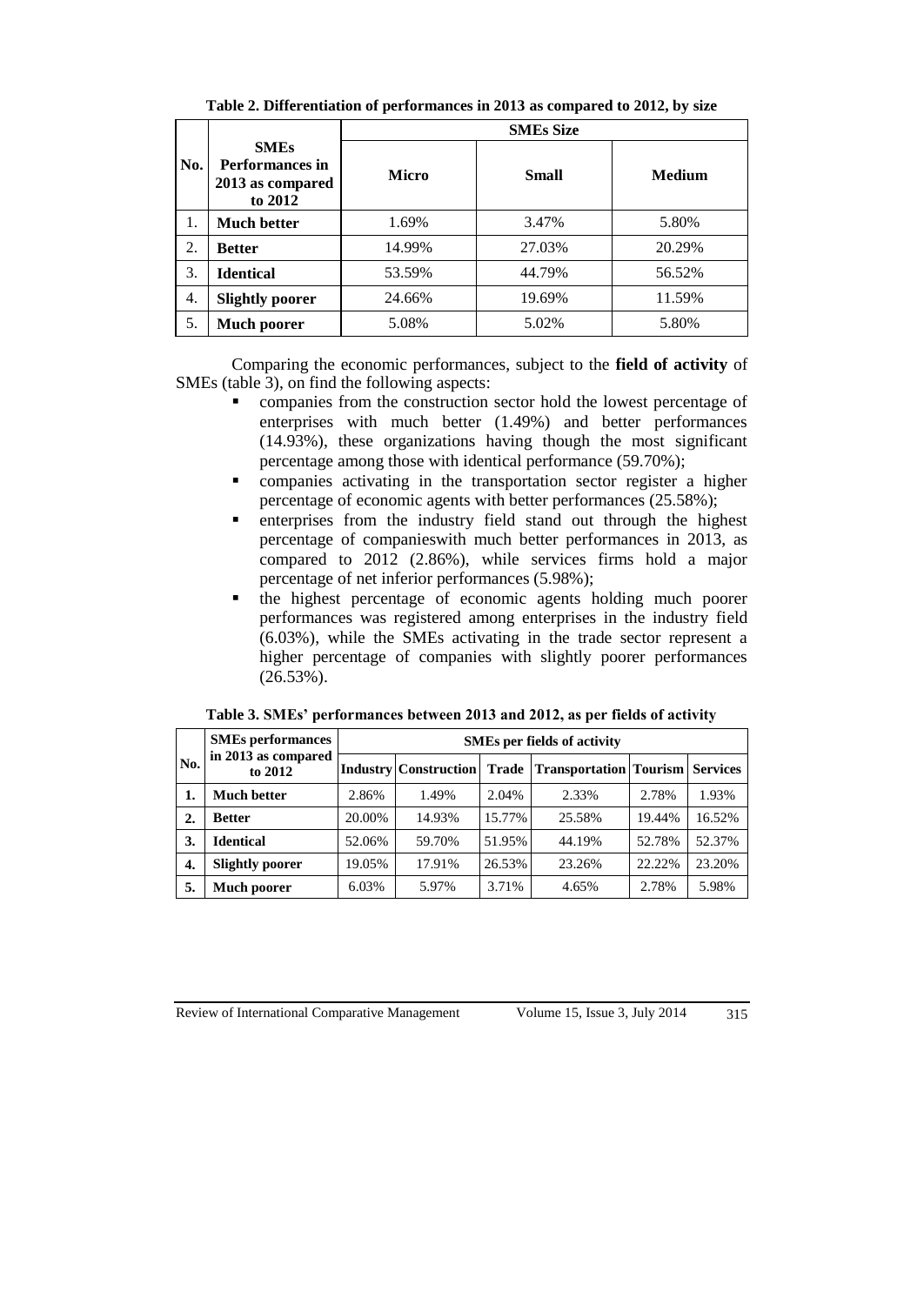# **3. Overall performances of enterprises in 2014 compared to 2013**

In terms of those economic performances of SMEs, as envisaged for 2014, in comparison with last year, we find that one foresees **identical results in 55.45%** of the organizations, **better in 23.01%** of the organizations, **poorer in 13.45%** of enterprises, **net inferior in 5.42%** of the companies and **much better in only 2.68%** of firms. See Figure 2.



**Figure 2 SMEs structure by performance dynamics in 2014, as compared to 2013**

The distribution of SMEs, as per **development regions** (table 4) points out the following aspects:

- the proportion of the companies in which net superior results are expected is higher in the South – Western Region (9.24%) and lowest in the Western Region (0.00%);
- companies with better performances are also more common in the South – Western Region (31.35%) and less common in the South – Eastern Region (18.56%);
- regarding the economic units which will remain at the same level as in 2013, the highest percentage is recorded in the Central Region (72.15%) and lowest in the South - Western Region (44.22%);
- in terms of companies with slightly poorer performances, the Central Region holds the lowest percentage (5.70%), and West Region registers the highest proportion (30.00%);
- in the Western Region we find the lowest number of companies with much poorer results (0.00%) and the highest percentage of enterprises with net inferior performances is found in the North – Eastern Region (9.62%).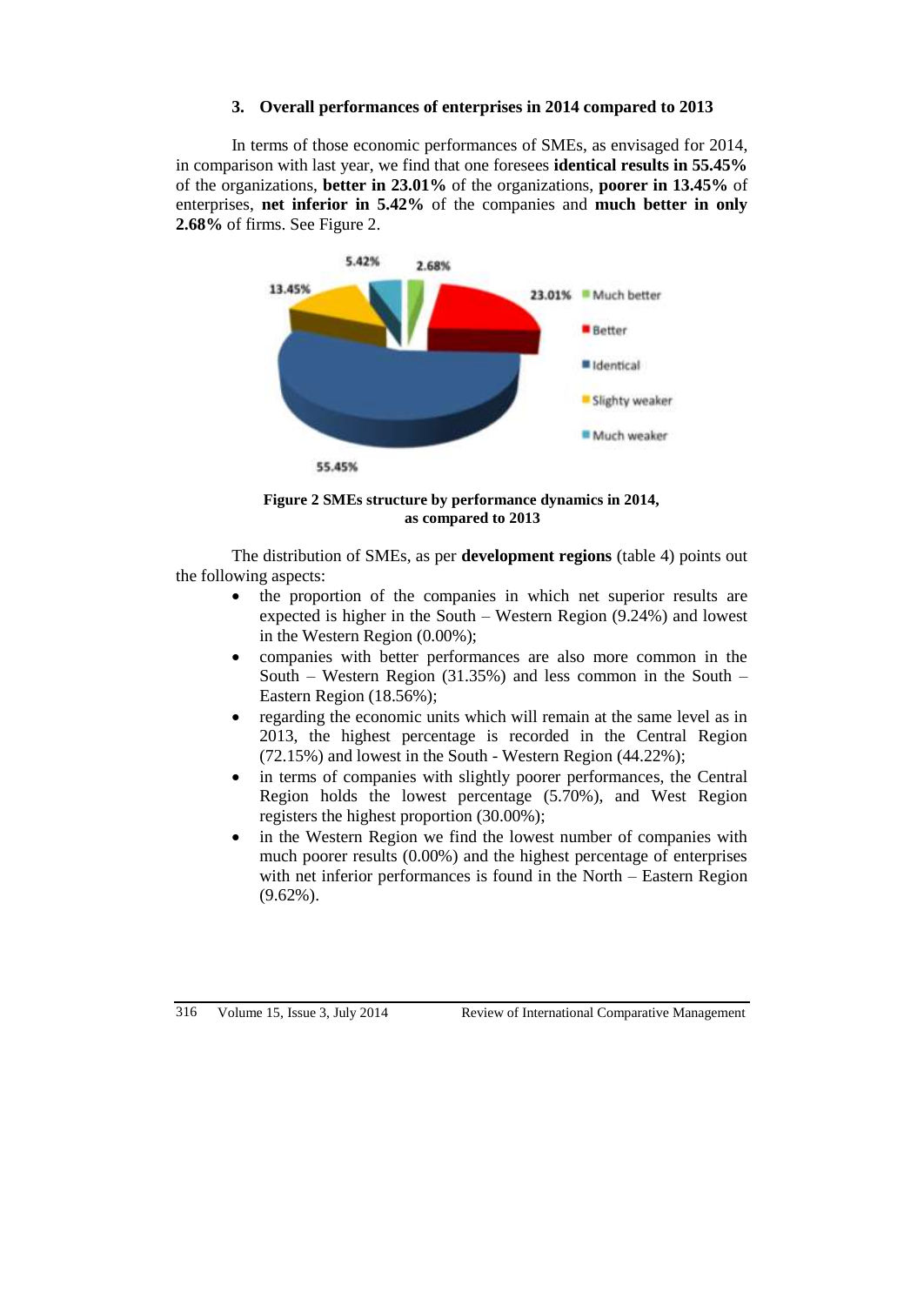| No.              | <b>SMEs</b><br>performances<br>in $2014$ as<br>compared to 2013 | <b>SMEs by development regions</b> |                |                             |                |          |                                           |               |                            |
|------------------|-----------------------------------------------------------------|------------------------------------|----------------|-----------------------------|----------------|----------|-------------------------------------------|---------------|----------------------------|
|                  |                                                                 | North-<br>East                     | South-<br>East | <b>South</b>                | South-<br>West | West     | North-<br>West                            | <b>Center</b> | <b>Bucharest</b><br>-Ilfov |
| 1.               | <b>Much better</b>                                              | 1.92%                              | 4.12%          | 0.61%                       | 9.24%          | $0.00\%$ | 1.10%                                     | 0.63%         | 0.91%                      |
| $\overline{2}$ . | <b>Better</b>                                                   | 19.23%                             |                |                             |                |          | 18.56% 21.10% 31.35% 20.00% 29.83%        | 18.99%        | 18.82%                     |
| 3.               | <b>Identical</b>                                                | 50.00%                             |                |                             |                |          | 47.42% 51.07% 44.22% 50.00% 61.88% 72.15% |               | 60.32%                     |
| 4.               | <b>Slightly poorer</b>                                          | 19.23%                             |                | 20.62% 18.96% 12.21% 30.00% |                |          | 6.63%                                     | 5.70%         | 13.15%                     |
| 5.               | Much poorer                                                     | 9.62%                              | 9.28%          | 8.26%                       | 2.97%          | $0.00\%$ | 0.55%                                     | 2.53%         | 6.80%                      |

**Table 4. Companies' performances by development regions in 2014, as compared to 2013**

Analyzing the organizations by size reveals the fact that, along with the increase of the SMEs, the percentages of firms expecting net superior and better performances increases, and micro-enterprises register the highest percentages (24.66%) of SMEs that foresee moderately negative results for this year, while the medium-sized enterprises register the highest percentage of companies that estimate much poorer performances (5.80%). Small enterprises hold the most significant number of organizations with better results in 2014, as compared to 2013 (27.03%). Details in table 5.

| No. | <b>SMEs</b> performances    | <b>SMEs size</b> |              |               |  |  |  |
|-----|-----------------------------|------------------|--------------|---------------|--|--|--|
|     | in 2014 as compared to 2013 | <b>Micro</b>     | <b>Small</b> | <b>Medium</b> |  |  |  |
| 1.  | <b>Much better</b>          | 1.69%            | 3.47%        | 5.80%         |  |  |  |
| 2.  | <b>Better</b>               | 14.99%           | 27.03%       | 20.29%        |  |  |  |
| 3.  | <b>Identical</b>            | 53.59%           | 44.79%       | 56.52%        |  |  |  |
| 4.  | <b>Slightly poorer</b>      | 24.66%           | 19.69%       | 11.59%        |  |  |  |
| 5.  | Much poorer                 | 5.08%            | 5.02%        | 5.80%         |  |  |  |

**Table 5. Companies performances in 2014, as compared to 2013, by size classes**

The analysis of **SMEs results, as per the field in which they activate**, points out that:

- the organizations in which much better results are expected register a superior percentage among transportation firms (4.65%) and a smaller proportion in the construction sector (1.49%);
- in terms of the companies with better performances, the highest percentage is held by the SMEs from the industry sector (30.48%) and the lowest rate is found among economic agents operating in the trade field (19.29%);
- considering the companies with estimations of identical performances, the construction field holds the highest percentage (67.16%), and the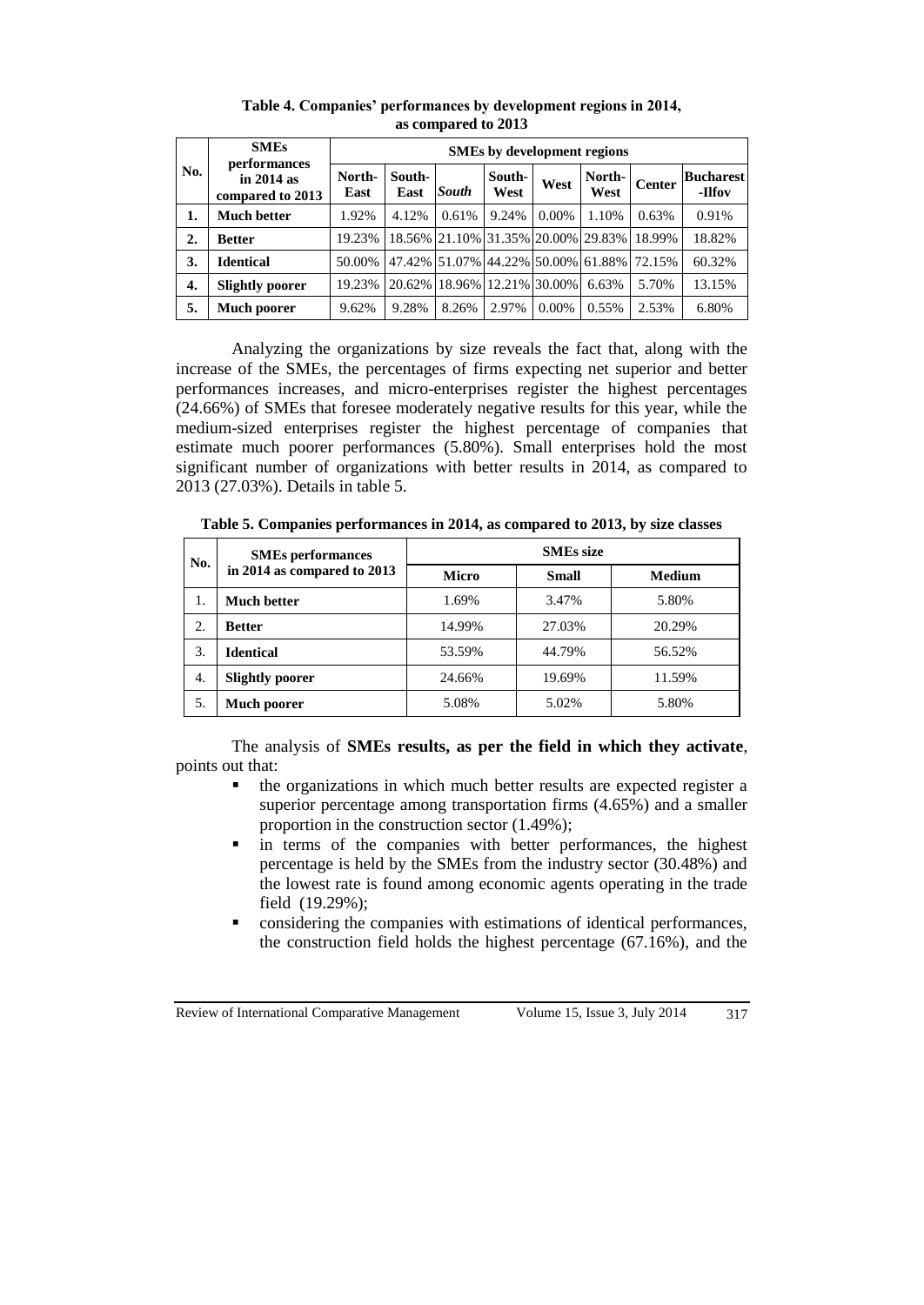enterprises from the industry field register the lowest percentage (47.94%);

- SMEs where slightly poorer achievements are estimated are more frequent in the trade field (16.51%) and more seldom among the companies activating in the tourism field (2.78%);
- as for the anticipation of some much poorer performances, the economic units in the trade sector register a higher percentage (5.75%), and the entities from the construction field stand out through a lower share (2.99%).

More information is presented in table 6.

| No.              | <b>SMEs</b><br>performances in<br>2014 as compared<br>to 2013 | <b>SMEs per fields of activity</b> |                              |        |                                     |        |                 |  |
|------------------|---------------------------------------------------------------|------------------------------------|------------------------------|--------|-------------------------------------|--------|-----------------|--|
|                  |                                                               |                                    | <b>Industry Construction</b> |        | <b>Trade Fransportation Tourism</b> |        | <b>Services</b> |  |
| 1.               | <b>Much better</b>                                            | 2.86%                              | 1.49%                        | 2.41%  | 4.65%                               | 2.78%  | 2.81%           |  |
| $\overline{2}$ . | <b>Better</b>                                                 | 30.48%                             | 20.90%                       | 19.29% | 27.91%                              | 25.00% | 22.14%          |  |
| 3.               | <b>Identical</b>                                              | 47.94%                             | 67.16%                       | 56.03% | 53.49%                              | 63.89% | 57.29%          |  |
| 4.               | <b>Slightly poorer</b>                                        | 13.65%                             | 7.46%                        | 16.51% | 9.30%                               | 2.78%  | 12.13%          |  |
| 5.               | Much poorer                                                   | 5.08%                              | 2.99%                        | 5.75%  | 4.65%                               | 5.56%  | 5.62%           |  |

**Table 6. Companies' performancesin 2014, as compared to 2013, by fields of activity**

Upon analyzing **companies, as per the performances achieved in 2013, as compared to 2012** and observing their **estimated evolution in 2014, as compared to 2013** (table 7), the following aspects become evident:

- enterprises in which much better results are estimated are more frequent among those organizations which have also had a significant increase in performance in 2013 (82.35%);
- the economic agents that foresee better performances register higher percentages among SMEs that have also achieved better (65.19%) and identical (18.05%) performances last year;
- the percentage of companies where slightly poorer performances are estimated is higher among those companies having registered identical performances in 2013 as compared to 2012 (71.10%);
- SMEs where net inferior performances are expected are more frequent among those companies having also had a much poorer year in 2012  $(42.50\%)$ .

We can conclude that overall, although a number of significant changes have taken place within the macro-economic environment, approximately the same dynamics of performances is found in the SME sector, due to the fact that the current results of companies are usually conditioned by the achievements from the previous periods of time.